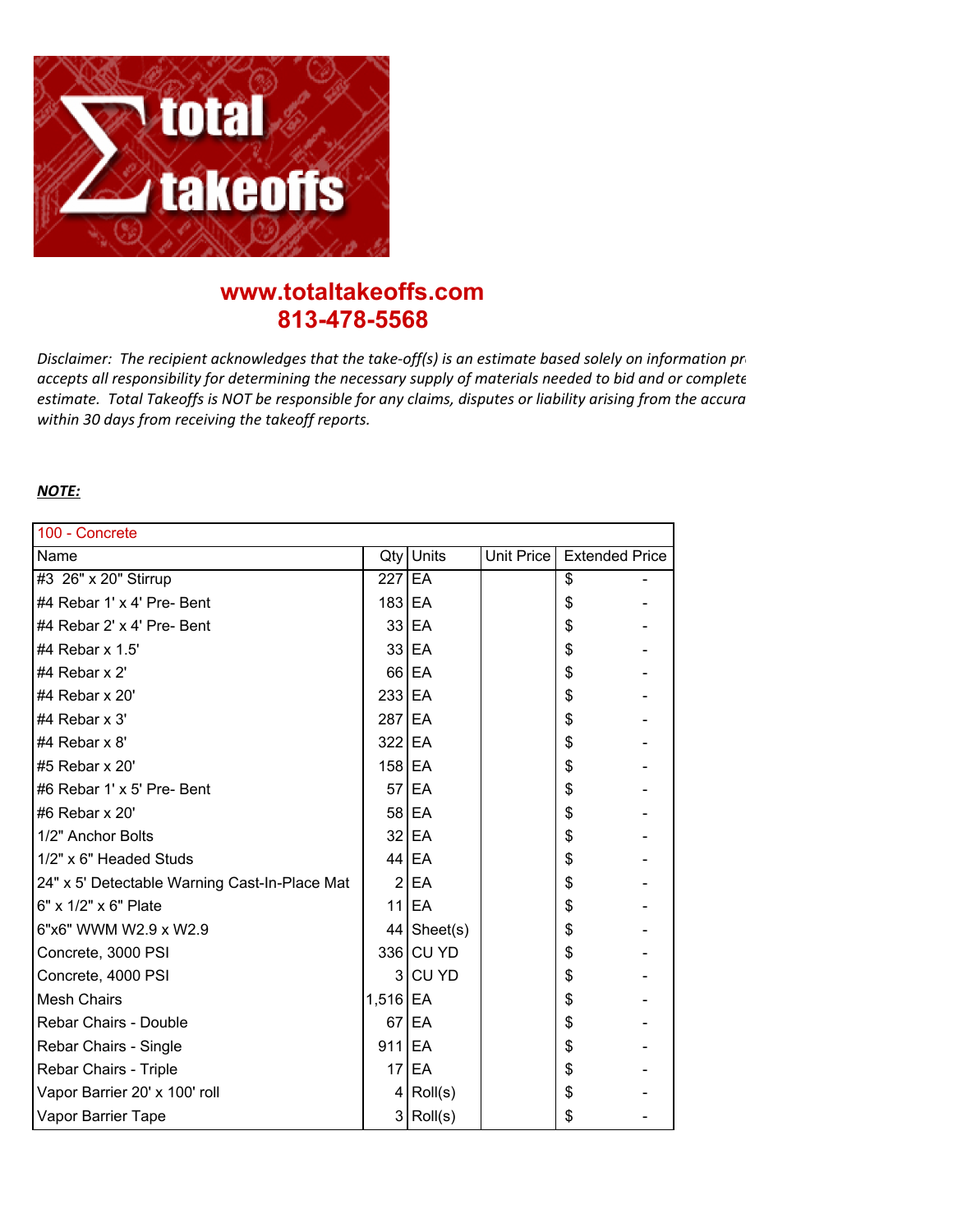|                              |       | Total:     |    |  |
|------------------------------|-------|------------|----|--|
| Type tax % in next cell----> |       | Sub        | ι. |  |
|                              | 0.071 | Tax:       |    |  |
|                              |       | Bid Total: | ι. |  |